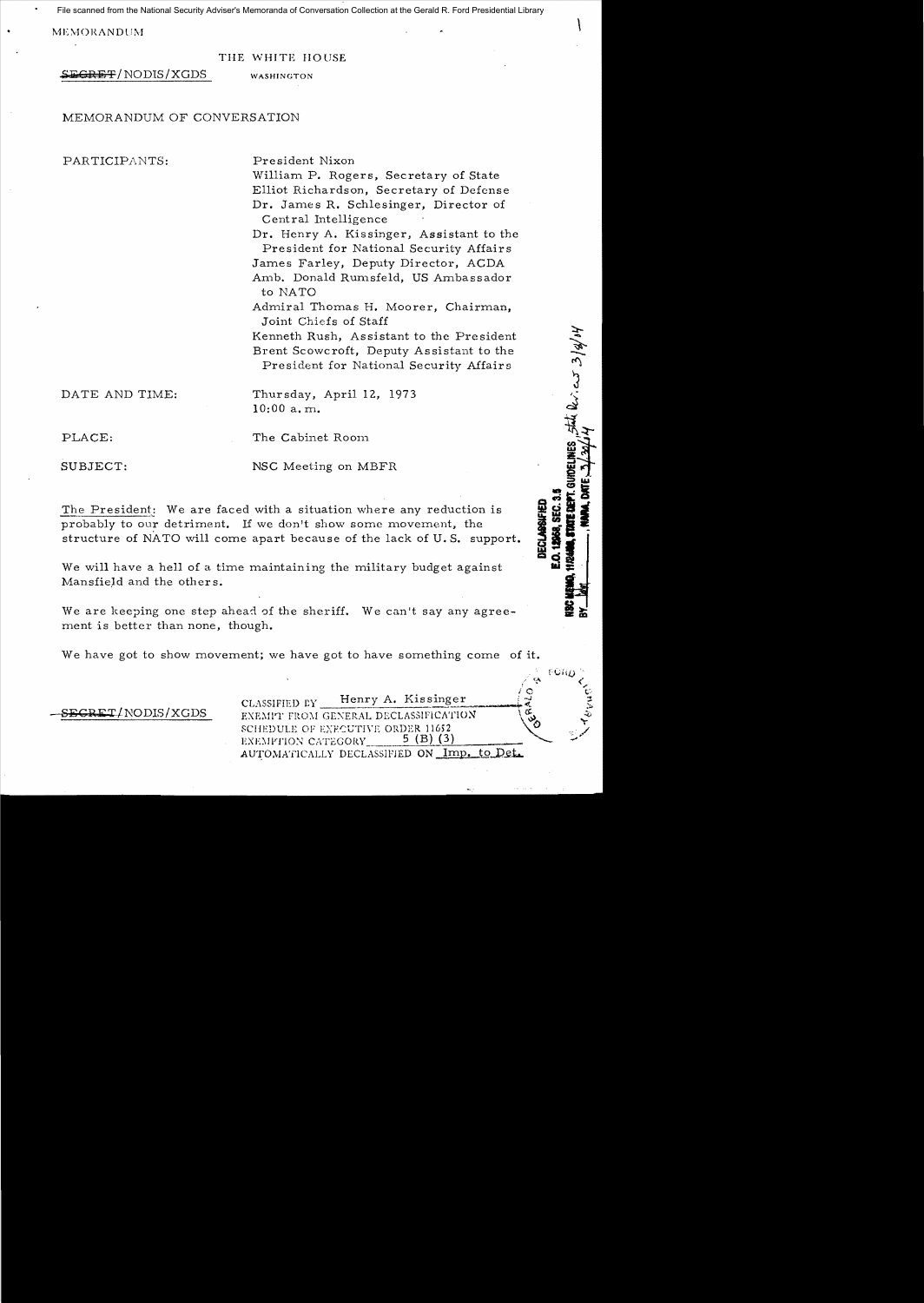#### $-2$  - $\overline{G}$   $\overline{G}$   $\overline{G}$   $\overline{G}$   $\overline{G}$   $\overline{G}$   $\overline{G}$   $\overline{G}$   $\overline{G}$   $\overline{G}$   $\overline{G}$   $\overline{G}$   $\overline{G}$   $\overline{G}$   $\overline{G}$   $\overline{G}$   $\overline{G}$   $\overline{G}$   $\overline{G}$   $\overline{G}$   $\overline{G}$   $\overline{G}$   $\overline{G}$   $\overline{G}$

SALT is somewhat like that. It may be good on its own -- although there are lots of problems, like cheating, military cutback, etc. But the mood of the country is such that if we don't move in this context. we wi11 cut unilatera11y.

We still have some hawks; the polls are good. I talk hawkish, but let's face it.

Let's analyze the realities coldly, then see what it is we can live with.

Jim?

Schlesinger: (Briefs)

The President: Elliott?

Richardson: With Congress, we have devoted a lot of effort to show that NATO forces are capable.

The President: On the trip wire thing, say that if there is a confrontation, it will be nuclear. That is the best argument for a conventional capability.

Henry?

Kissinger: This is a superficial analysis. The Germans were inferior in two wars and  $i \in \text{arly won}$ . We should not kid ourselves that we have a balance.

Richardson: The Soviets have the same sort of interest in stability in Europe that we do. But we have to show that we don't have to depend on the trip wire.

Rogers: Henry's analysis, if you believe it, would indicate that our leadership is worse than the Warsaw Pact.

Kissinger: Elliott is correct about the Congressional presentation of the situation. But as things stand, we do not have a cohesive alliance. We have the dilemma of MBFR versus force improvements.

Rush: Europe is afraid we are leaving NATO. NATO is making force improvements and we should push for more, but not tied to MBFR.

Rogers: NATO is afraid we have already made a deal with the Soviet. Union.  $\blacksquare$ 

#### <del>ECRET/</del>NODIS/XGDS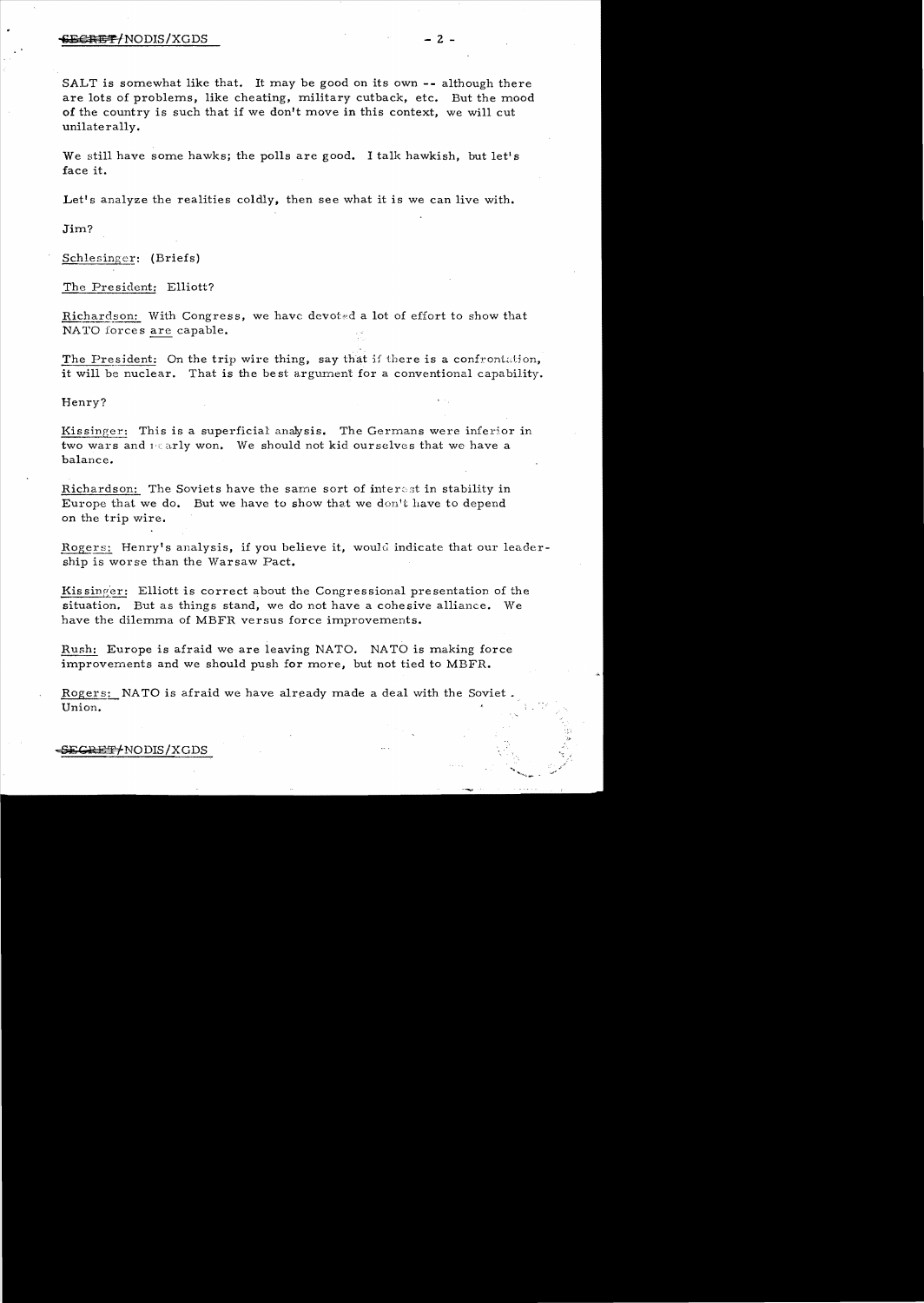## **SECRET/NODIS/XGDS** - 3 -

The President: I don't think the Soviet Union is too keen on MBFR.

Rogers: There is agreement in the government on how we should proceed.

The President: Henry?

Kissinger: (Begins his briefing at 10:33 a. m.)

The President: Let's have no illusion -- the whole thing fails if we don't keep our contribution level. We must show that if we keep strong, we can reduce later; and Europe must do its share.

Richardson: Arends has a study that is favorable to NATO and against unilateral reductions.

Kissinger: (Resumes his briefing, which is completed at  $10:58$  a.m.)

Rogers: I think we are generally agreed. We want to get going, show seriousness, and show that we haven't made a deal.

I like the two proposals, plus implicit linkage and the force improvements.

Richardson: I think we should present both, but express a preference for reduction of stationed forces at as high a percentage as is negotiable.

We can also introduce the nuclear component, as an illustrative approach.

The President: Tom?

Moorer: We should have in our minds how we want to come out.

On the Soviet side, all the stationed forces are Soviet; on ours they are British, Canadian, and U. S.

The first step should be a U.S. cut of ten percent and a Soviet cut of eighteen percent. We shouldn't get into the structure of the forces to be withdrawn.

Richardson: Collateral constraints could be important, like stationing of observers.

# **ECRET / NODIS / XGDS**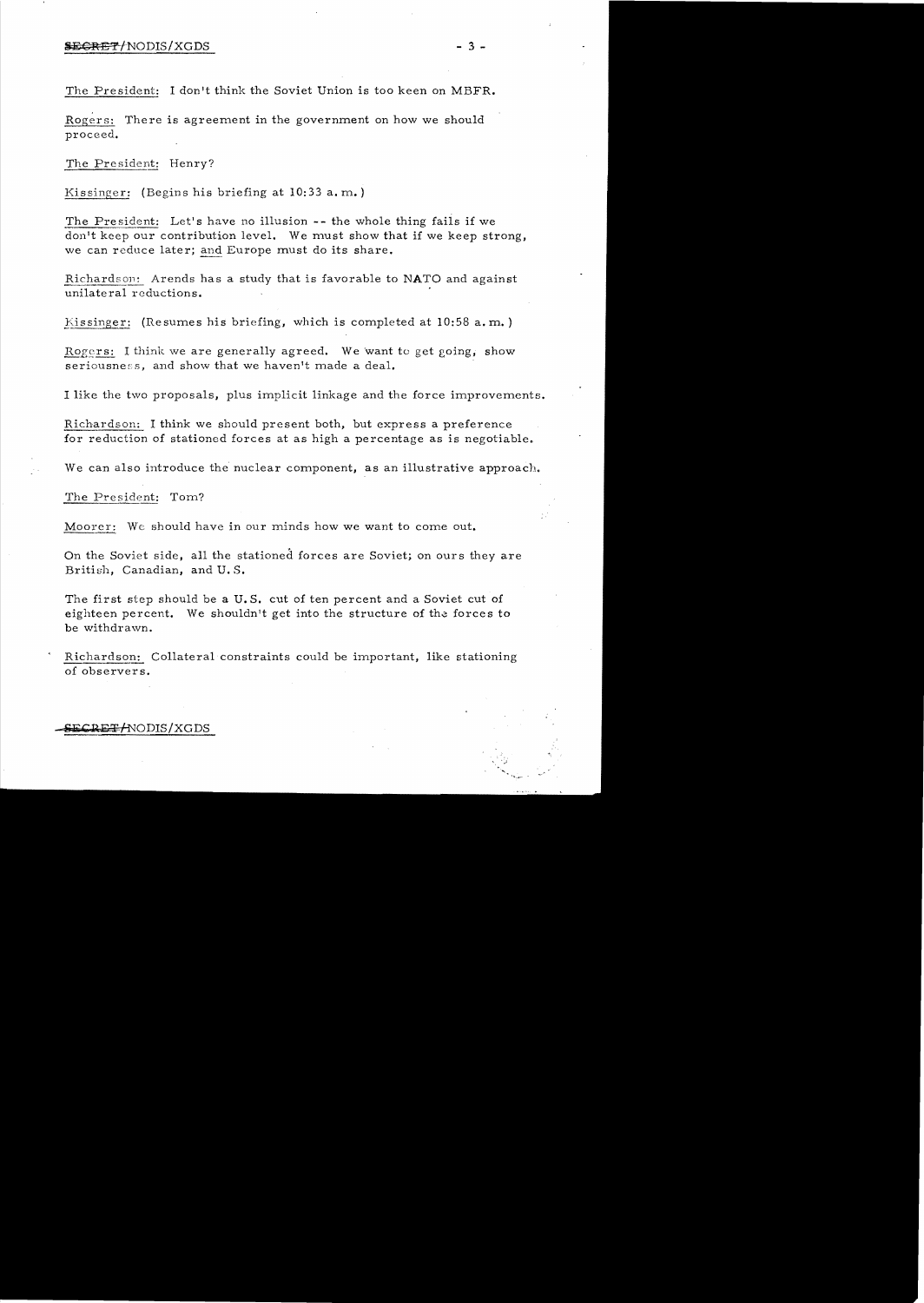•

,

Farley: There will be lots of discussion.

Rumsfeld: We should say we may have a preferenee, but our final preference will depend on the final alliance concensus.

The President: Good point.

Kissinger: Agreed.

The President: We must recognize we must take the lead, without appearing to sell our position.

Rumsfeld: It should include the nuclear potion, and collateral constraints.

Kissinger: With Hungary in, you can't have a common ceiling cut, only a percentage. A percentage cut is detrimental to NATO.

The President: We have no illusion but that improvement of forces must go along with MBFR. It is essential for support here at home. We have a gough selling job here. I have yet to talk to a NATO leader who talks in terms of selling to his people a strong NATO. There is no guts in t he European elite.

Heath has problems. He wants to be strong, but has economic problems.

Brandt has problems. Look at their attitude toward our troops. Brandt is a muddle head anyway.

In Europe we have a bunch of ward heelers, not international leadership. They would want to be but their public won't allow it.

The old bipartisan leadership has gone. It's lost its guts. Unless we step up to the problem, no one will.

Rumsfeld: The argument that cuts leave us only with a nuclear option should be persuasive. Even peaceniks shouldn't want to be on that side of the argument.

The President: Kennedy had an overwhelming superiority. He didn't need other options. Now we have parity -- so now we need an option other than all or nothing.

### &i:CRlkTI NODIS/XGDS

. , े<br>१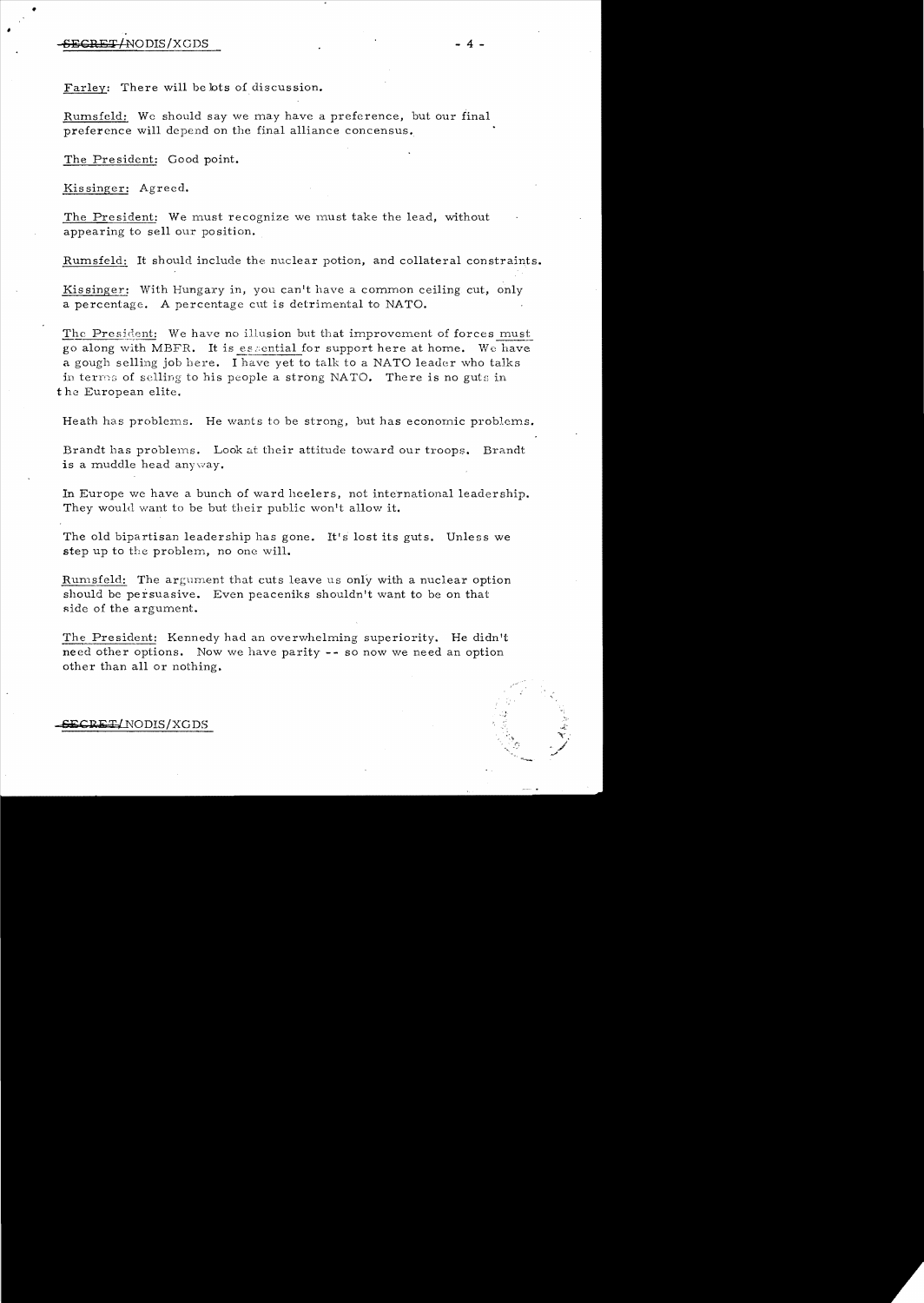Itzuliz - Har wat bin litt worten far verkenher - Op culces Keoph - Tell Dave Parker .erburnhyd **10:00 }** Jeanle - Goldbring Saven brown -WBFR-12 Oper regional  $100$ Eaul as/sit where any understand is pulledy  $\mu$ 500 glatutement June doutston some conservent, strike (NATO will come agent because of lake fils sypatement Will have a letter tree with mil londget agant worspull stal We knopp one ly about shiff Cout sur any experient to better than weak. Get & show manuf, get a hour south,  $\frac{c_{\text{max}}}{c}$ SALT is somewhat like that It was to gesol on its very - altho lot of justin - Venting, midating certainly, the But made of county is used that if we don't mind in this contrat, we will cont emeletricky. we till have some bunks, pullace good, I talk hardish, but let face it het's analoge cuidities coldly, there are 007-1015 Shpering bing. Rud Weapun, we have daroted a let of your 5 show that NATO forces are capable. Tuis une time sa chet if there La confertate, a quint persuantesid repotates. K This is a comparaise analysis. Comme course Should wot kill answers that we have a bolome **DECLASSIFIED** E.O. 12958, SEC. 3.5 NSC MEMO, 11/2408, STATE DÉFT. GUIDELINES, State le viere 2/8/04<br>BY Ma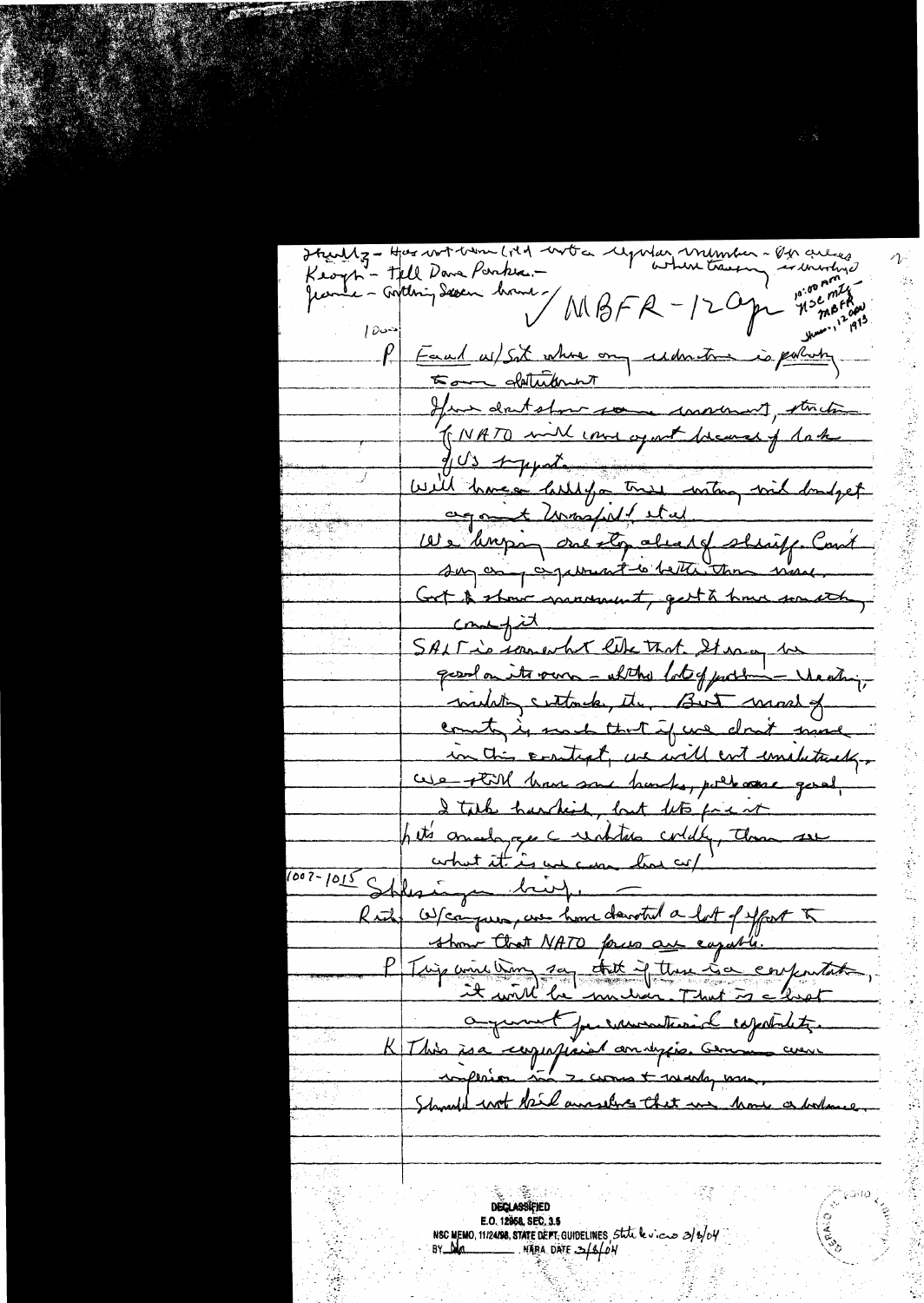Someto have the some sat of without in stability in Europe that are do. Rut in have to donor that we don't hom à eguila tip aire<br>Pos - Henry's analysis, if you behin it would Warson Part H - Elist is consist about long, presentative faiture But as things stood, we do not have cohine allière Use home determent f NBFRVS Part Employed de Paris 1900 WAYO is mating forme impressed to cur should pass for more, but with til to 1415FR Rof NATO is april without almost marker charles 15.0. P-Janx Trick Suis to purion MBER  $NAK$  stade 1033 P- bett home we telms in - what this fulls if we don't help our contribution level. We want that that if we keep strong us can reduce lating and Europe must donto them. Rich - Cerendo husa strute faculté NATO 6 ayanst <u>unitative uduction</u> HAR usun 1058 NAK fails Roy-Jetre's et are gendly agende les mont <u>Madre clent.</u> Ilitme 2 pagade, plus imphatt buskage free comprament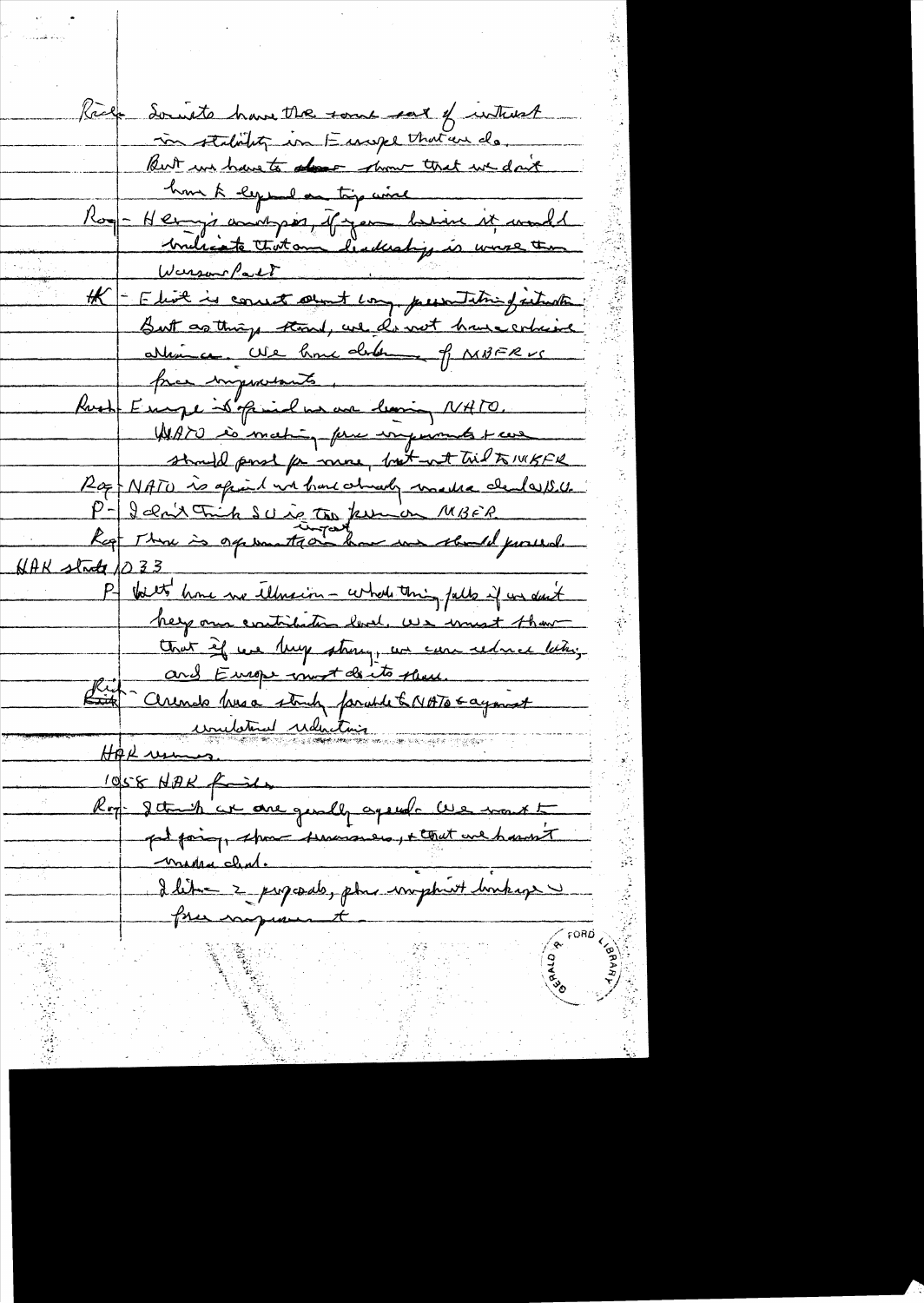Réd-Jehnikur should prout boch, but expres - periodista a important Als initio duce immetrem component, dem Monse Martinholm assement we wonth und cont On Sucreil, all station faces au Sur, on are the one of other Com, U.S. First step should be escent f 106, 50 f 16%.<br>Un monte pet voits = studius que prie 5 h w/drams Kit Cellesteed constants und he say start-like stateming of damices. Farty-Fle Mil mille lots d'assimer  $P$  Groad point. K. agual<br>P. We must recognize an must tal - lead,<br>Ruovo - Stand Indian must ghia, calledonal<br>Kuovo - Stand Indian must ghia, calledonal<br>K. Whro.<br>Phe allusion that myssoriat for face must<br>Phe allusion that myssoriat free mu go along w MBFR, Je is issunted for support ha at tom We than a tomph solling job here. I have get to talk to NATO hade who talks